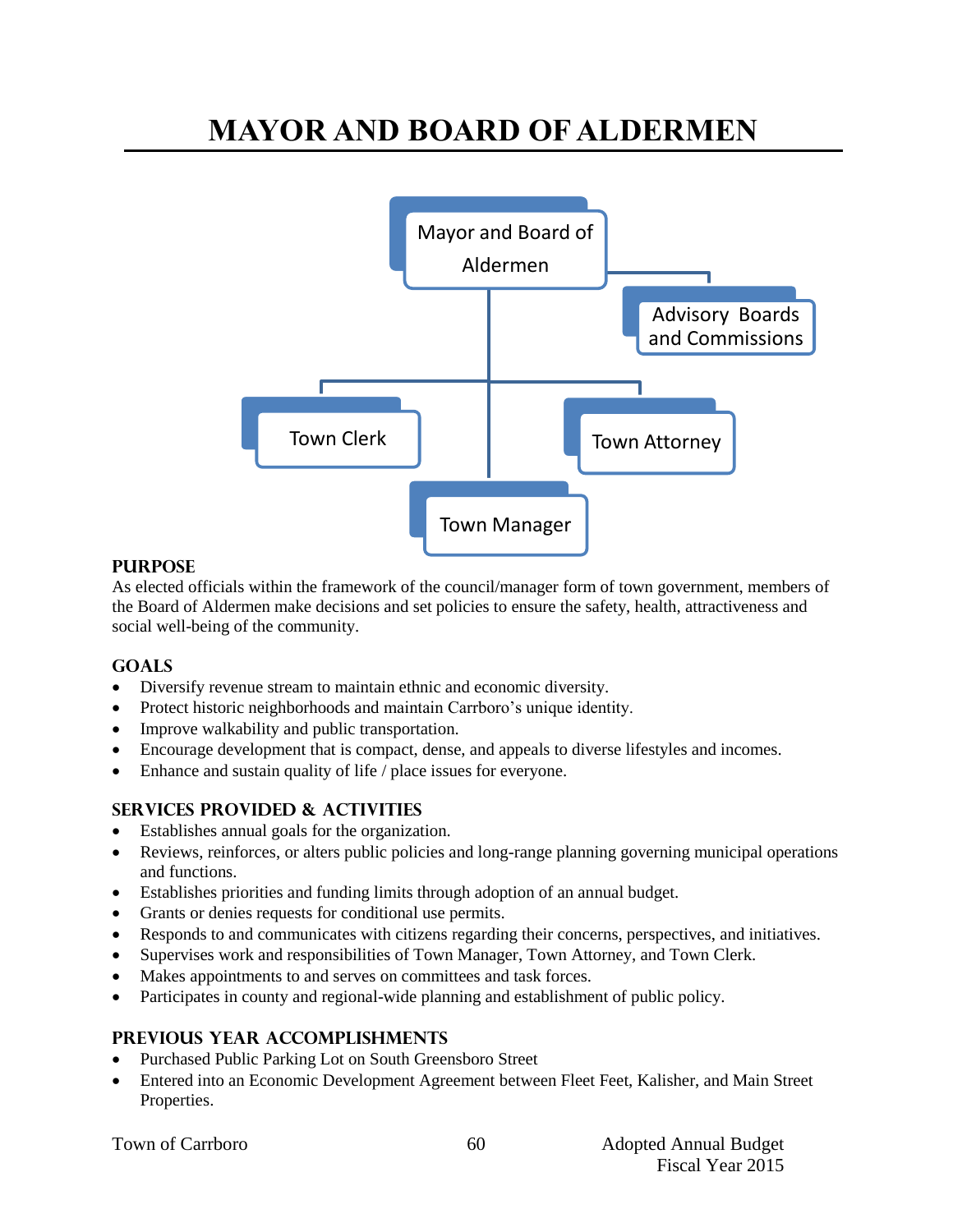- Held annual Arbor Day Observance.
- Tree City USA for  $27<sup>th</sup>$  year.
- Approved Main Street Road Diet.
- Solar energy system installed at Town Commons.
- Town ATM installed at Town Commons to benefit the Farmers Market and Town of Carrboro.
- Opening of 300 E. Main Street Project and Parking Garage.

## **Upcoming Fiscal year objectives**

- Review downtown parking situation.
- Encourage commercial development, especially local, "green collar", and arts-related businesses, through zoning changes, the Revolving Loan Fund, the Local Living Economy Task Force, and other initiatives identified at the annual retreat.
- Work to improve housing affordability.

# **Budget summary MAYOR AND BOARD OF ALDERMEN - DEPARTMENTAL TOTAL**

| 2012-13 | 2013-14        | 2014-15        |               |
|---------|----------------|----------------|---------------|
| ACTUAL  | <b>ADOPTED</b> | <b>ADOPTED</b> | <b>CHANGE</b> |
|         | <b>BUDGET</b>  | <b>BUDGET</b>  |               |

# **SUMMARY**

| <b>SUMMARY</b>        |                 |         |         |    |
|-----------------------|-----------------|---------|---------|----|
|                       |                 |         |         |    |
| <b>PERSONNEL</b>      | 113,606         | 88,149  | 88,462  | 0% |
| <b>OPERATIONS</b>     | 160,547         | 168,100 | 176,600 | 5% |
| <b>CAPITAL OUTLAY</b> | $\qquad \qquad$ |         |         | 0% |
|                       |                 |         |         |    |
| <b>TOTAL</b>          | 274,153         | 256,249 | 265,062 | 3% |
|                       |                 |         |         |    |

| TOTAI<br>- - - - - - | 771 153<br>4.153 | 249<br>256. | 265,062 | $3\%$ |
|----------------------|------------------|-------------|---------|-------|
|                      |                  |             |         |       |

## **Changes in budget from prior year adopted budget**

Changes in operating cost are associated with the increase contract services for attorney fees and Board retreat.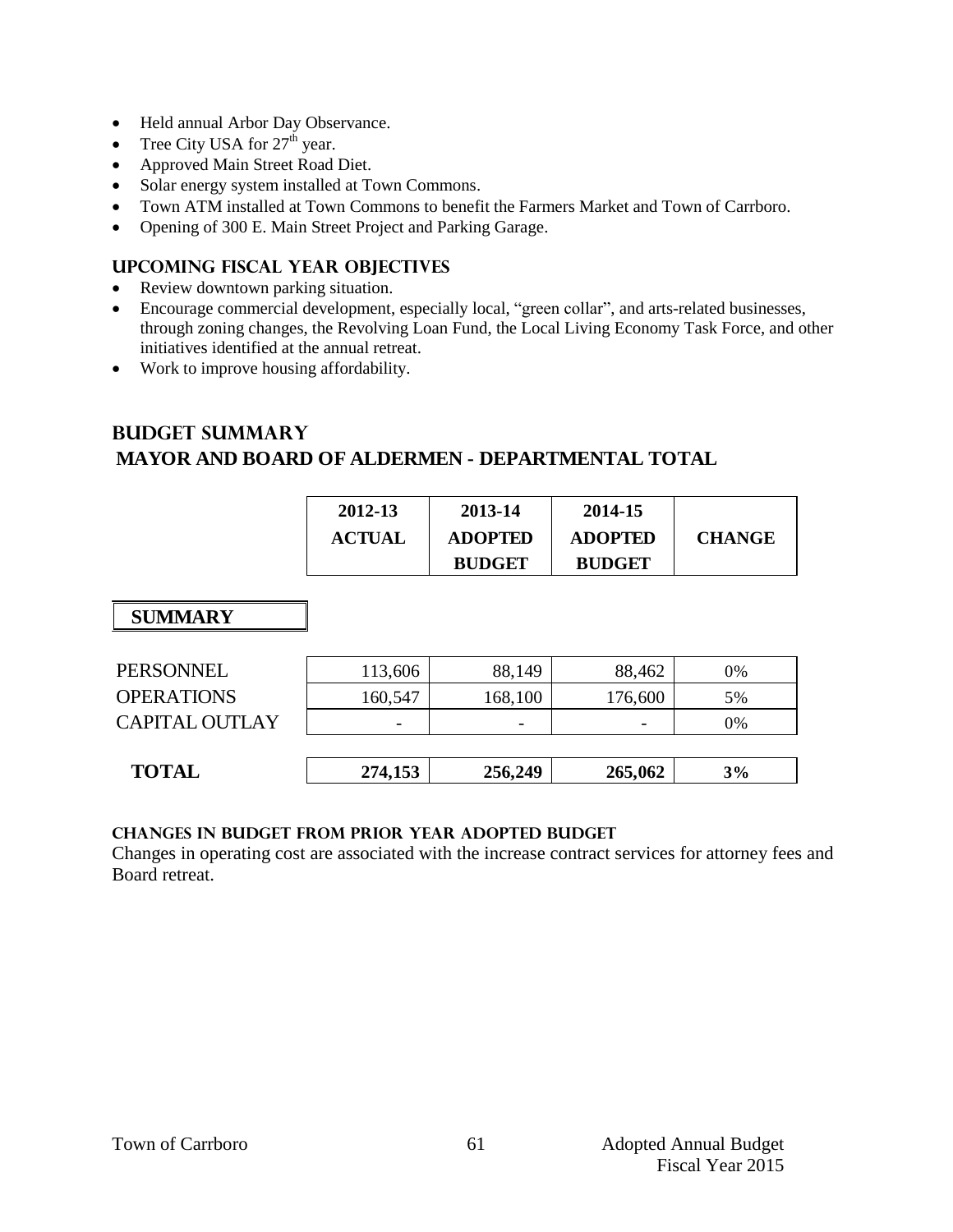# **ADVISORY BOARDS AND COMMISSIONS**

#### **PURPOSE**

The Advisory Boards and Commissions advise the Board of Aldermen on issues and policy decisions as provided for in the Carrboro Town Code.

#### **Services provided & activities**

- Review and make comments to the Board of Aldermen on proposed policies, plans and ordinances.
- Make recommendations to the Board of Aldermen as to the need for policies and ordinances.

## **Budget summary**

## **ADVISORY BOARDS/COMMISSIONS - DEPARTMENTAL TOTAL**

|                       | 2012-13<br><b>ACTUAL</b> | 2013-14<br><b>ADOPTED</b><br><b>BUDGET</b> | 2014-15<br><b>ADOPTED</b><br><b>BUDGET</b> | <b>CHANGE</b> |
|-----------------------|--------------------------|--------------------------------------------|--------------------------------------------|---------------|
| <b>SUMMARY</b>        |                          |                                            |                                            |               |
| PERSONNEL             |                          | -                                          |                                            | 0%            |
| <b>OPERATIONS</b>     | 6,178                    | 16,650                                     | 17,200                                     | 3%            |
| <b>CAPITAL OUTLAY</b> |                          | $\overline{\phantom{0}}$                   |                                            | 0%            |
| <b>TOTAL</b>          | 6,178                    | 16,650                                     | 17,200                                     | 3%            |

#### **Changes in budget from prior year adopted budget**

The increase in operations is mainly due to an increase activity by the Boards (Community forums, arts committee, etc.).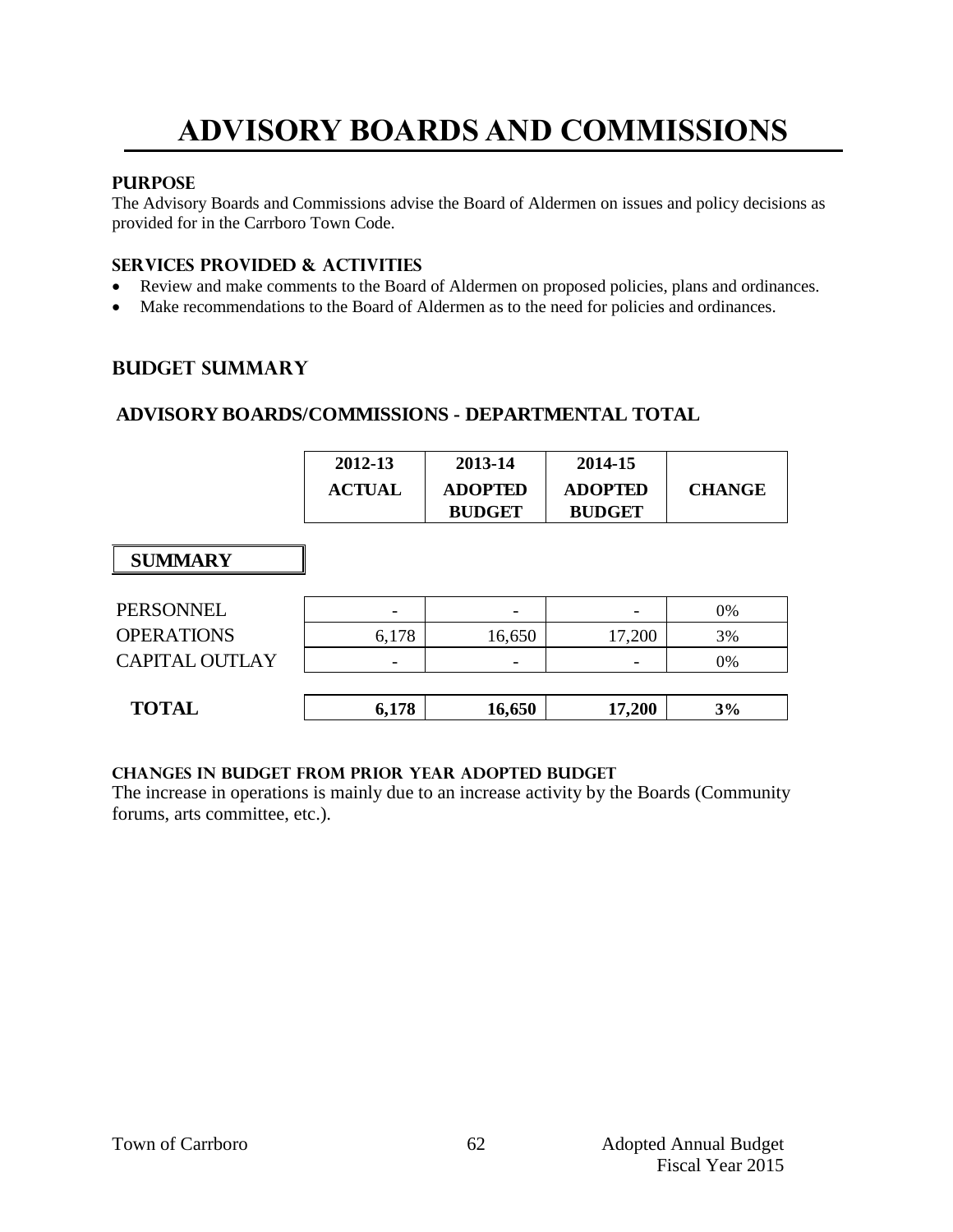# **GOVERNANCE SUPPORT**

## **PURPOSE**

This budget supports local and regional agencies providing community services or information vital to the execution of Board of Aldermen priorities.

# **Budget summary GOVERNANCE SUPPORT - DEPARTMENTAL TOTAL**

|                       | 2012-13<br><b>ACTUAL</b> | 2013-14<br><b>ADOPTED</b><br><b>BUDGET</b> | 2014-15<br><b>ADOPTED</b><br><b>BUDGET</b> | <b>CHANGE</b> |
|-----------------------|--------------------------|--------------------------------------------|--------------------------------------------|---------------|
| <b>SUMMARY</b>        |                          |                                            |                                            |               |
| <b>PERSONNEL</b>      | $\overline{\phantom{a}}$ | $\overline{\phantom{a}}$                   | $\overline{\phantom{a}}$                   | 0%            |
| <b>OPERATIONS</b>     | 279,275                  | 444,468                                    | 495,867                                    | 12%           |
| <b>CAPITAL OUTLAY</b> | $\overline{\phantom{0}}$ | $\overline{\phantom{0}}$                   | $\qquad \qquad$                            | 0%            |
| <b>TOTAL</b>          | 279,275                  | 444,468                                    | 495,867                                    | 12%           |

#### **changes in budget from prior year adopted budget**

The main increase in operations is in the Human Services Grant Program. The Partnership to End Homelessness previously budgeted in Non-departmental is now budgeted under Governance Support.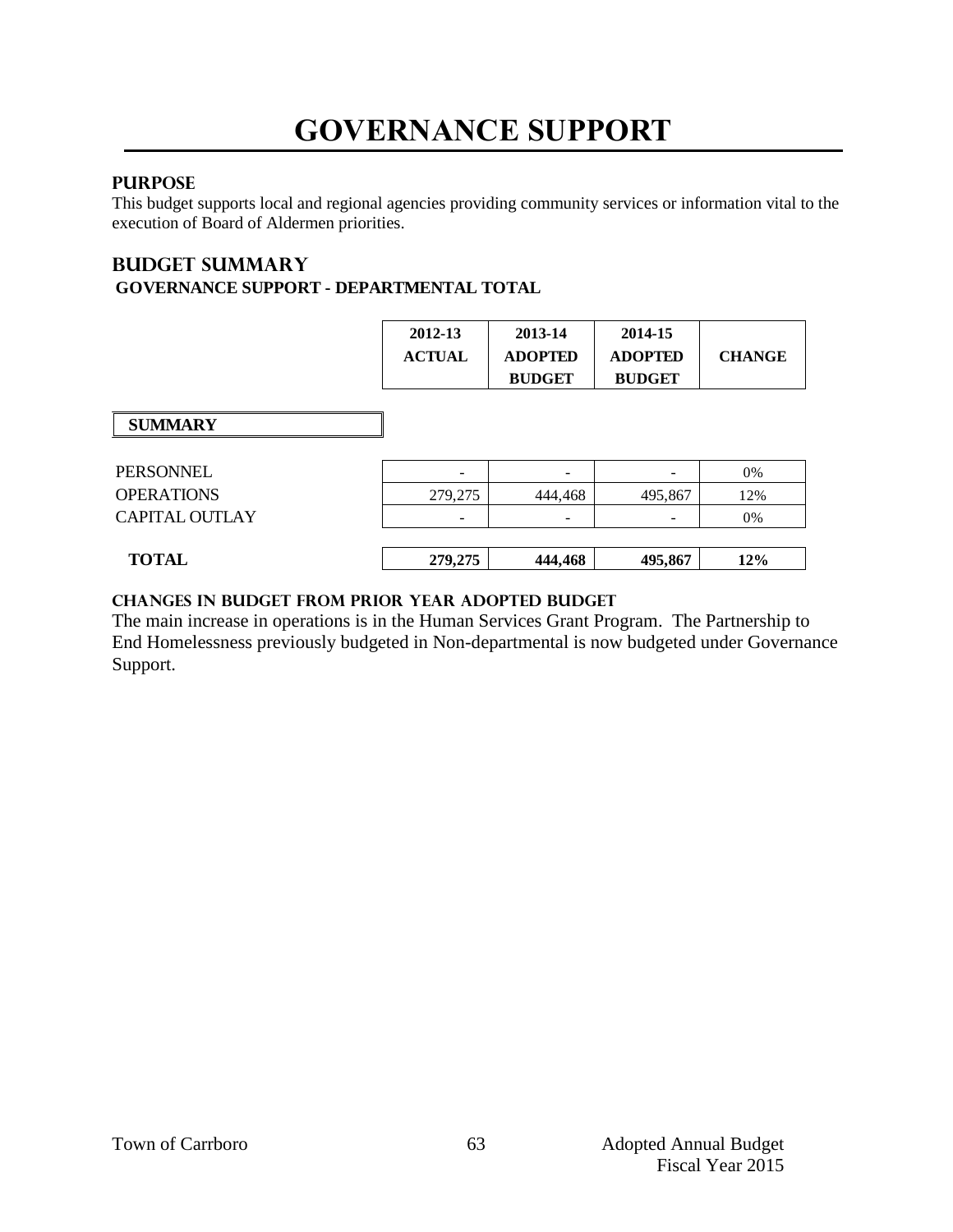# **TOWN MANAGER**



#### **PURPOSE**

The Town Manager serves as primary advisor to, and implements the policies of, the Mayor and Board of Aldermen. The Town Manager communicates these policies to residents and staff, and effectively organizes and manages town staff and resources to respond to the community and residents' needs.

#### **GOALS**

- To lead an organization that functions well internally and implements Board policies in a timely, effective, efficient, and friendly manner.
- To give well-informed, helpful advice to the Board on policy options and other matters.
- To facilitate effective Board action through the presentation of clear, concise agendas.
- To adhere to the professional code of ethics and always work towards the long-term best interests of the Town.
- To ensure staff satisfaction and retention.

# **SERVICES PROVIDED & ACTIVITIES**

- Provides general guidance and support to town departments in achieving town-wide goals and objectives.
- Seeks capital improvement strategies to meet the needs of the town and organization.
- Studies, develops, and implements policy and program recommendations at the direction of the Board of Aldermen.
- Provides support for the Board of Aldermen.
- Represents the town's interests on local, regional, and state-wide bodies dealing with issues important to Carrboro.
- Conducts and facilitates public communication with the Mayor and Board of Aldermen, residents, employees, and other users of town services.

#### **PREVIOUS YEAR ACCOMPLISHMENTS**

- Received Tree City USA designation for  $28<sup>th</sup>$  Year
- Received GFOA Distinguished Budget Presentation
- Received GFOA Award for Excellence in Financial Reporting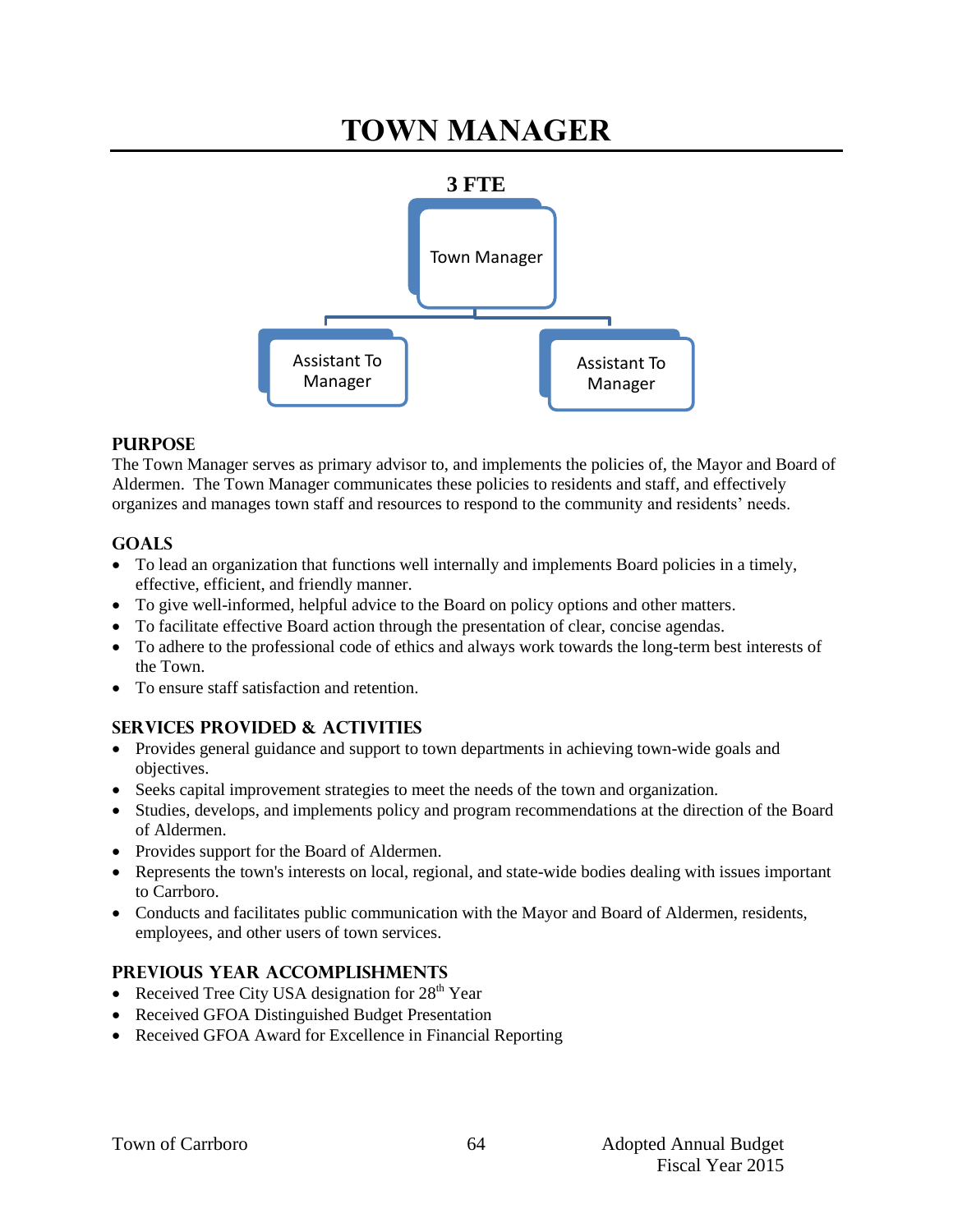#### **UPCOMING FISCAL YEAR OBJECTIVES**

- Look for ways to continue providing quality services in ways that minimize the impact on the property tax rate.
- Focus on Board's economic development initiatives.
- Continue to implement Strategic Energy & Climate Protection Plan.
- Increase community development activities, such as affordable housing, neighborhood and constituent services.

# **Budget summary TOWN MANAGER - DEPARTMENTAL TOTAL**

| 2012-13       | 2013-14        | 2014-15        |               |
|---------------|----------------|----------------|---------------|
| <b>ACTUAL</b> | <b>ADOPTED</b> | <b>ADOPTED</b> | <b>CHANGE</b> |
|               | <b>BUDGET</b>  | <b>BUDGET</b>  |               |

# **SUMMARY**

| <b>TOTAL</b>          | 266,632 | 272,170 | 340,300                  | 25% |
|-----------------------|---------|---------|--------------------------|-----|
| <b>CAPITAL OUTLAY</b> |         | 1,000   | $\overline{\phantom{0}}$ | 0%  |
| <b>OPERATIONS</b>     | 17,100  | 10,600  | 14,585                   | 38% |
| PERSONNEL             | 249,532 | 260,570 | 325,715                  | 25% |

#### **Changes in budget from prior year adopted budget**

The Town Manager's budget increased due to personnel changes of hiring an assistant and an intern. Operations increased with the additional costs for the Management Team retreat, which was previously budgeted under Non-departmental.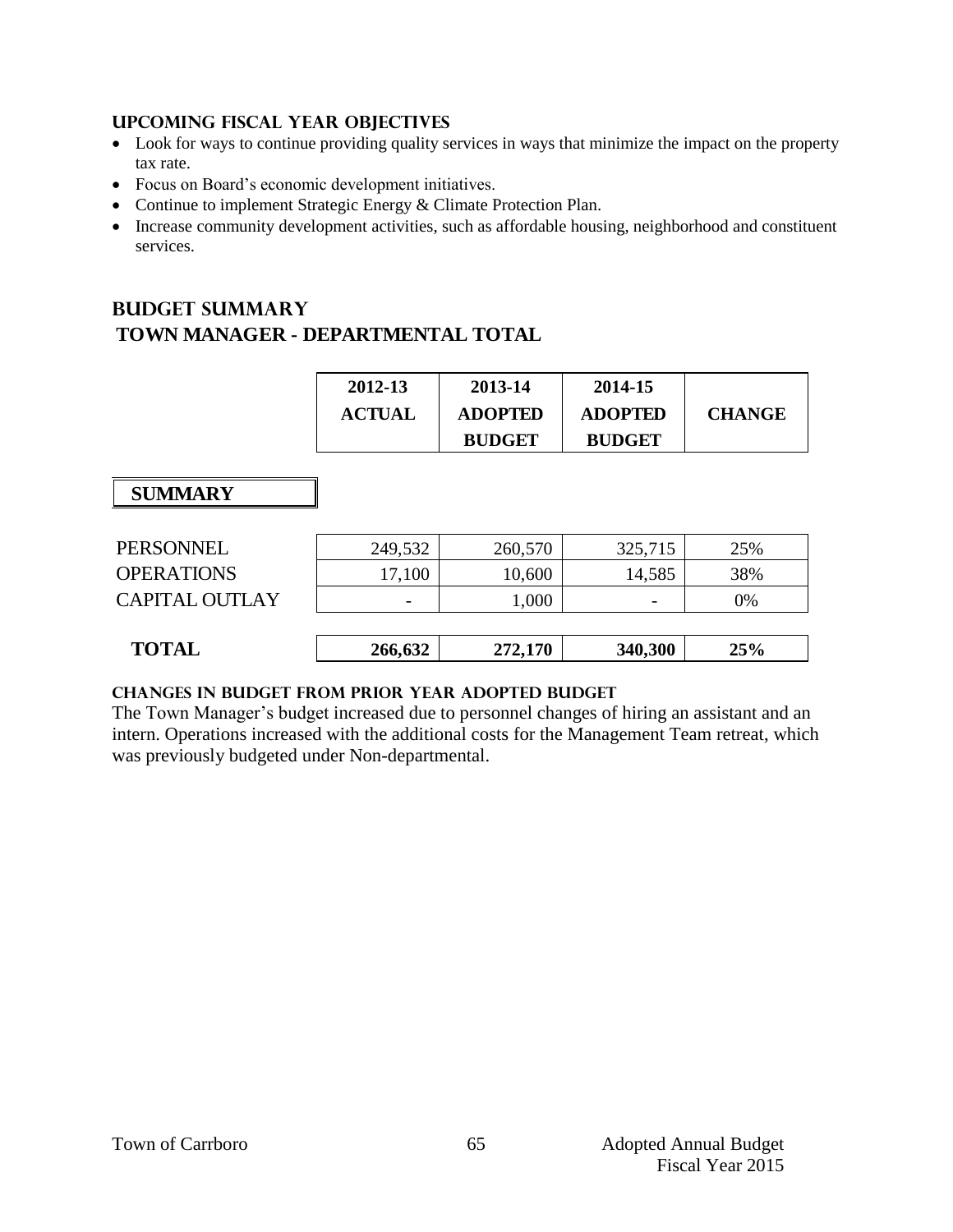# **INFORMATION TECHNOLOGY**





#### **PURPOSE**

To deliver technology-based solutions that are cost-effective and increase the effectiveness and efficiency of many Town services. This is accomplished in a spirit of customer service, partnership, and consultation with our stakeholders, which fosters a customer-focused environment that integrates people, processes, and technology.

## **Goals**

- To provide the technology to enhance the delivery of Town services and to increase the access to and the quality of vital government data.
- To partner with our customers to understand their business processes and needs and then identify activities that can be effectively streamlined through the application of technology in a manner that is cost-effective, convenient and satisfactory.
- To align technology to business processes throughout Town government.
- To increase business continuity and limit service interruption through the application of technology and infrastructure redundancy.

## **Services provided & activities**

- Create a Town wide Information Technology Budget and facilitate long term planning through the Capital Improvements Program.
- Provide technology support services for computer, voice and web presence to all departments.
- Provide technology project support and management for departments.
- Manage ongoing departmental application upgrade, patching and security. Manage ongoing operating system upgrades, patching and security.
- Maintain a replacement cycle for desktops and emergency services mobile computers through ongoing replacement cycles of aging inventory.
- Facilitate the collection, storage, security and integrity of electronic data while ensuring appropriate access.
- Provide, maintain and upgrade a reliable, scalable and secure infrastructure.
- Maintain reliable historical data backups for discrete data loss incidents and catastrophic events.
- Maintain, expand and upgrade Town wide phone system.
- Provide technology purchasing expertise to all departments.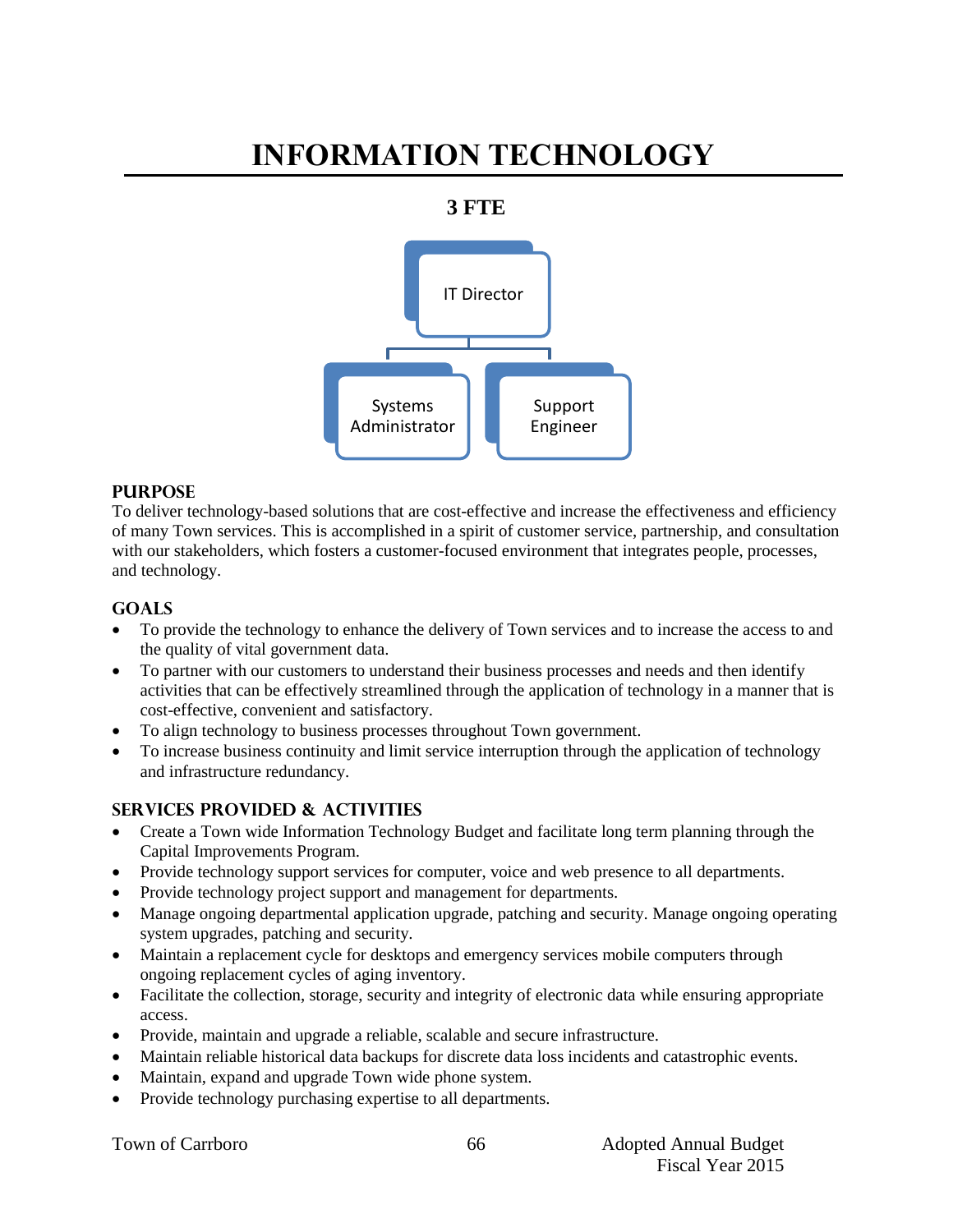# **Previous year accomplishments**

- Began integration of Police and Fire records management system with Orange County emergency services computer aided dispatch system.
- Virtualized all servers greatly reducing operating costs, increasing business continuity and significantly reducing electrical consumption for greener operations.
- Various departmental application upgrades and related hardware upgrades.

## **Upcoming Fiscal year objectives**

- Continue to work with national Gig.U and regional NCNGN initiatives. NCNGN is a regional effort by four leading Universities and six municipalities seeking to accelerate the deployment of ultra highspeed networks to their surrounding communities.
- Complete integration of Police and Fire records management system with Orange County emergency services computer aided dispatch system.
- Complete advanced/multi-factor authentication implementation for Police Department for compliance with CJIS standards.
- Investigate (potentially implement) PD patrol car in car video system.

# **BOARD PRIORITIES**

IT supports all departments in their effort to meet board priorities & objectives.

## **OBJECTIVES**

- 1. Identify activities that can be effectively streamlined through the application of technology in a manner that is cost-effective, convenient and satisfactory.
- 2. Increase access to and the quality of vital government data.
- 3. Provide the technology to enhance the delivery of town services.
- 4. Improve business continuity.
- 5. Maintain reliable historical data backups for discrete data loss incidents and catastrophic events.

|                                                                                                        | FY2011-12<br><b>ACTUAL</b> | FY2012-13<br><b>ACTUAL</b> | FY2013-14<br><b>ESTIMATED</b> | FY2014-15<br><b>PROJECTED</b> |
|--------------------------------------------------------------------------------------------------------|----------------------------|----------------------------|-------------------------------|-------------------------------|
| # of Workstations<br>Supported                                                                         | 170                        | 173                        | 175                           | 175                           |
| # of Emergency Services<br><b>Mobile Terminals</b><br>Supported                                        | 43                         | 43                         | 48                            | 48                            |
| Average Hours per<br>Month of Unplanned<br><b>Application Downtime</b><br><b>During Business Hours</b> | ${<}1$                     | $\leq$ 1                   | $\leq$ 1                      | $\leq$ 1                      |
| # Unsuccessful Backups<br>per Month                                                                    | 4                          | 2                          | 0                             |                               |

# **PERFORMANCE MEASURES**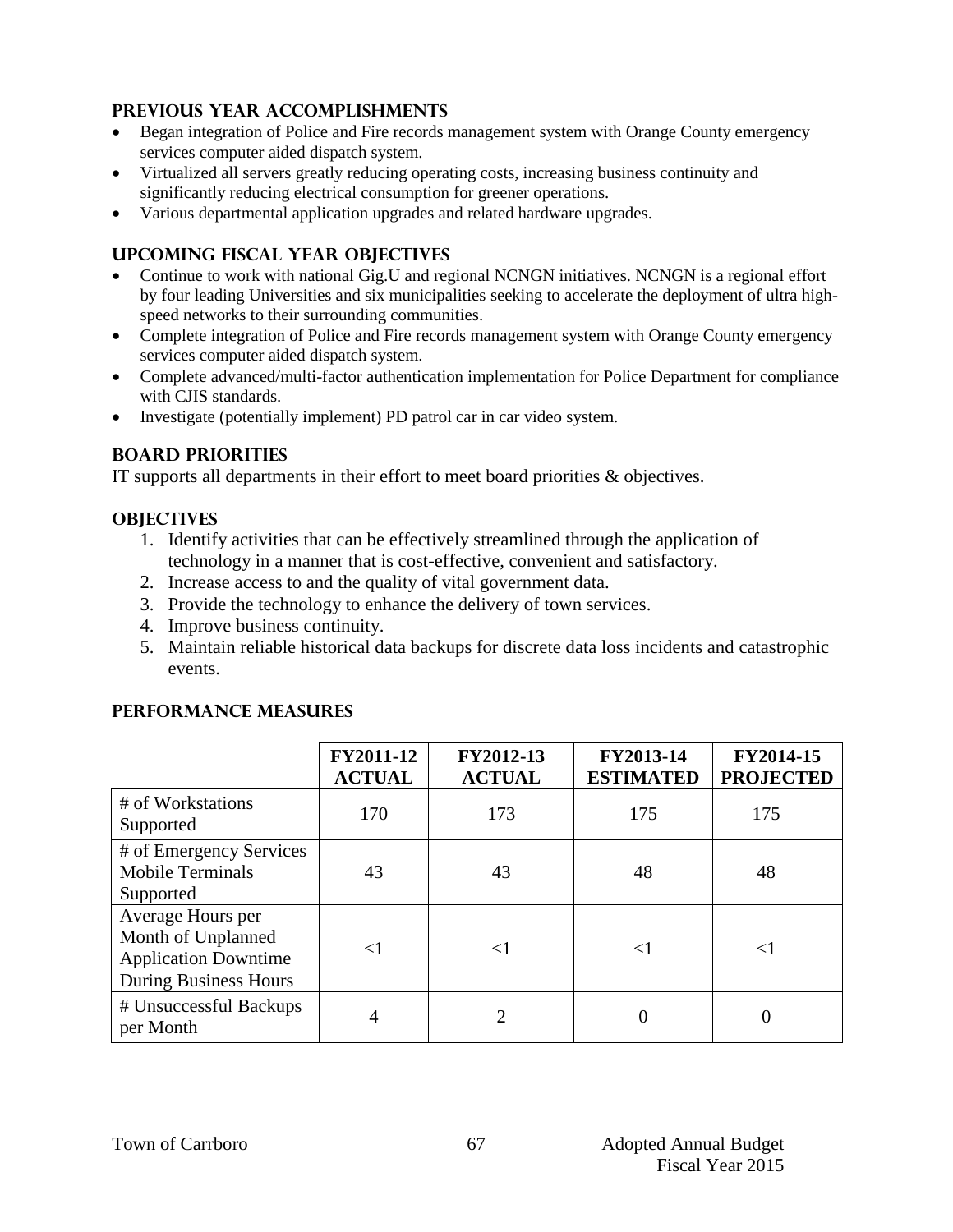# **Budget summary INFORMATION TECHNOLOGY - DEPARTMENTAL TOTAL**

| 2012-13       | 2013-14        | 2014-15        |               |
|---------------|----------------|----------------|---------------|
| <b>ACTUAL</b> | <b>ADOPTED</b> | <b>ADOPTED</b> | <b>CHANGE</b> |
|               | <b>BUDGET</b>  | <b>BUDGET</b>  |               |

# **SUMMARY**

| <b>SUMMARY</b>        |         |           |           |     |
|-----------------------|---------|-----------|-----------|-----|
|                       |         |           |           |     |
| PERSONNEL             | 248,637 | 255,851   | 259,494   | 1%  |
| <b>OPERATIONS</b>     | 693,623 | 810,467   | 847,798   | 5%  |
| <b>CAPITAL OUTLAY</b> | 48,315  | 102,750   | 193,935   | 89% |
|                       |         |           |           |     |
| <b>TOTAL</b>          | 990,575 | 1,169,068 | 1,301,227 | 11% |

#### **changes in budget from prior year adopted budget**

Operations increased due to rising license fees and contract services. Capital Outlay includes the purchase of police car video cameras.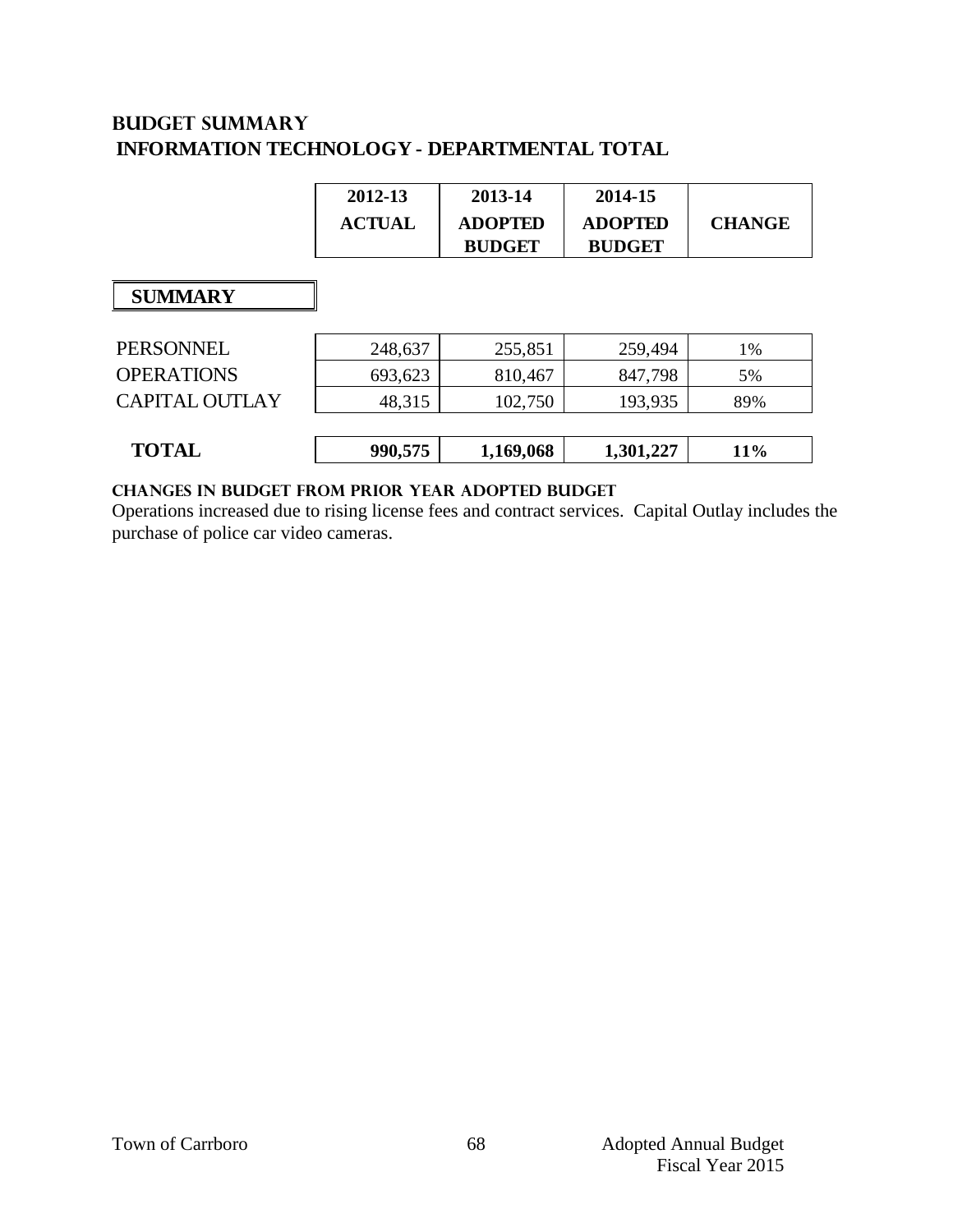# **ECONOMIC AND COMMUNITY DEVELOPMENT**



#### **PURPOSE**

To promote and enhance the economic well- being of Carrboro; administer the Human Services Grants program and promote and facilitate the development of safe, decent, and affordable housing for Carrboro residents.

#### **Goals**

- Diversify and expand the commercial tax base, to create more high paying jobs in town, and to promote the town's image as a place for businesses.
- Create synergy in the downtown through support for the arts and cultural events, promoting and supporting healthy lifestyles and creating a positive business environment for merchants and customers.
- Promote and support locally owned expanding and new start-up business with an emphasis on green and sustainable ventures.
- Seek to provide adequate parking in the downtown to support existing and potential businesses.
- Support the outside agency organizations that provide unmet human services for low-moderate income persons.
- Create and Arts and Entertainment District to support and sustain the community's creative economy and expand access to the arts.
- Promote travel and tourism in Carrboro.

## **Services provided & activities**

- Work with all developers and new or expanding businesses to facilitate the project review process and project implementation.
- Town liaison with neighborhood associations, non-profits, local and regional partners, and business leaders.
- Provide staffing to the Economic Sustainability Commission.
- Provide staffing to the Human Services Advisory Board and administer grant program.
- Provide staffing and administrative support to the Carrboro Tourism Development Authority.
- Coordinate housing as an Orange County HOME Consortium member.
- Produce annual Community Resource and Visitor's Guide.
- Market Carrboro Revolving Loan Funds and the Energy Efficiency Revolving Loan Fund.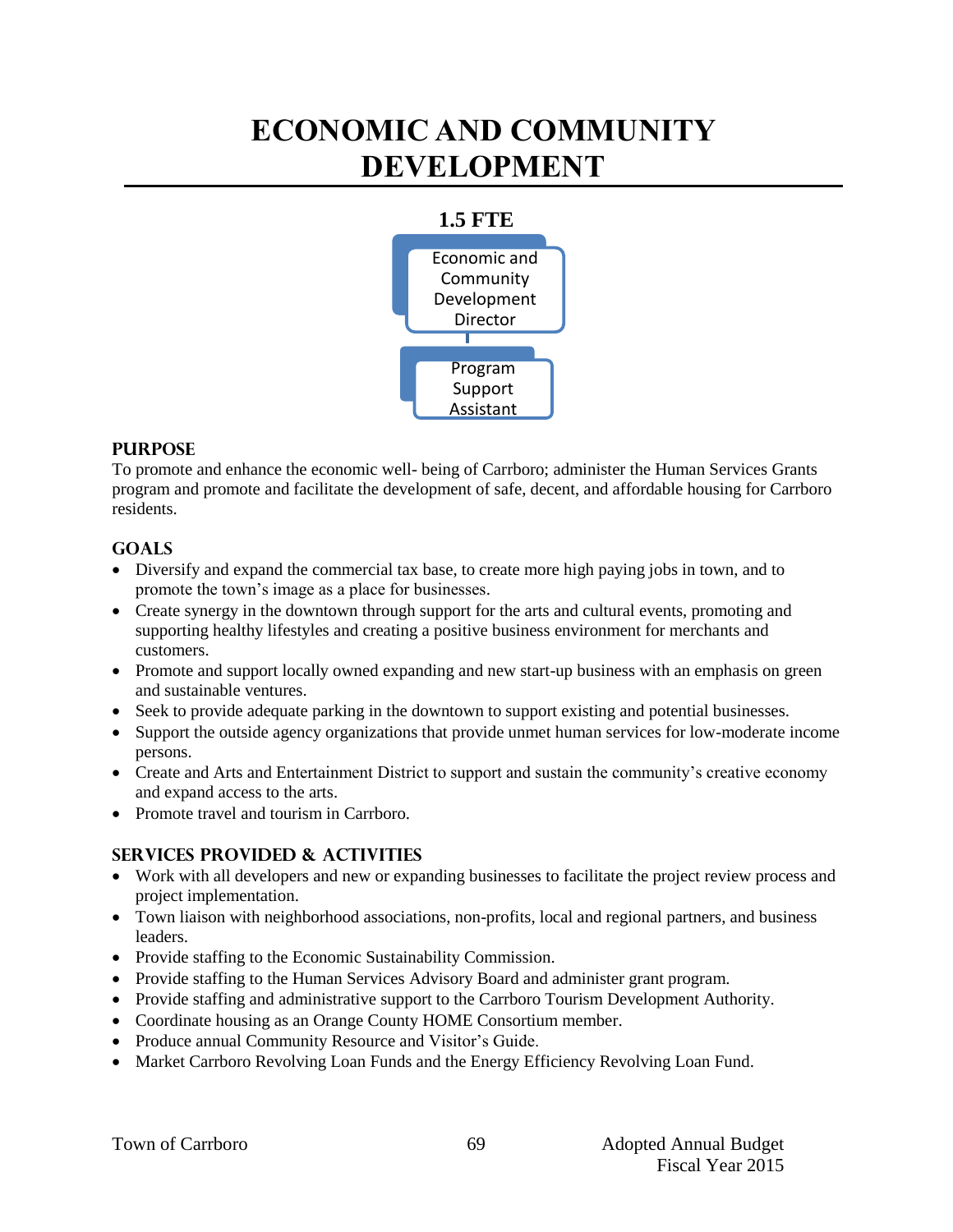## **Previous year accomplishments**

- Created a new revolving loan fund and established guidelines.
- Adopted a new brand for Carrboro and begin marketing to launch.
- Continued to work with developers and the planning staff on recommendations from the Developer's Roundtable discussion.
- Held a parking summit with downtown businesses.
- Ran a successful business promotion campaign "For the Love of Carrboro."
- Worked with the Farmer's Market on providing an ATM on the Town Commons.
- Negotiated an Economic Development Agreement with Fleet Feet, Main Street Partners and Kalisher.
- Started a Carrboro Entrepreneurial Networking group.

# **Upcoming Fiscal year objectives**

- Update the recommendations of the Local Living Economy Task Force.
- Continue to market the Revolving Loan, the Energy Efficiency Revolving Loan Fund and the newly created Carrboro Business Loan Fund.
- Work with the Arts Center on developing a plan for a Cultural Arts and Entertainment District.
- Work with the newly established TDA in administration of the local occupancy tax.
- Work with planning staff on developing a downtown parking management plan.
- Explore second wave business development including services, infrastructure, and job development.

# **BOARD PRIORITIES**

Diversify revenue stream to maintain ethnic and economic diversity. Enhance and sustain quality of life/place issues for everyone.

## **OBJECTIVES**

- 1. Diversify and expand the commercial tax base to create more high paying jobs in town and to promote the town's image as a place for businesses.
- 2. Promote and support locally owned expanding and new start-up business with an emphasis on green and sustainable ventures.
- 3. Explore second wave business development, including services, infrastructure, and job development.
- 4. Increase the number of affordable energy efficient housing units.
- 5. Support the outside agency organizations that provide unmet human services for lowmoderate income persons.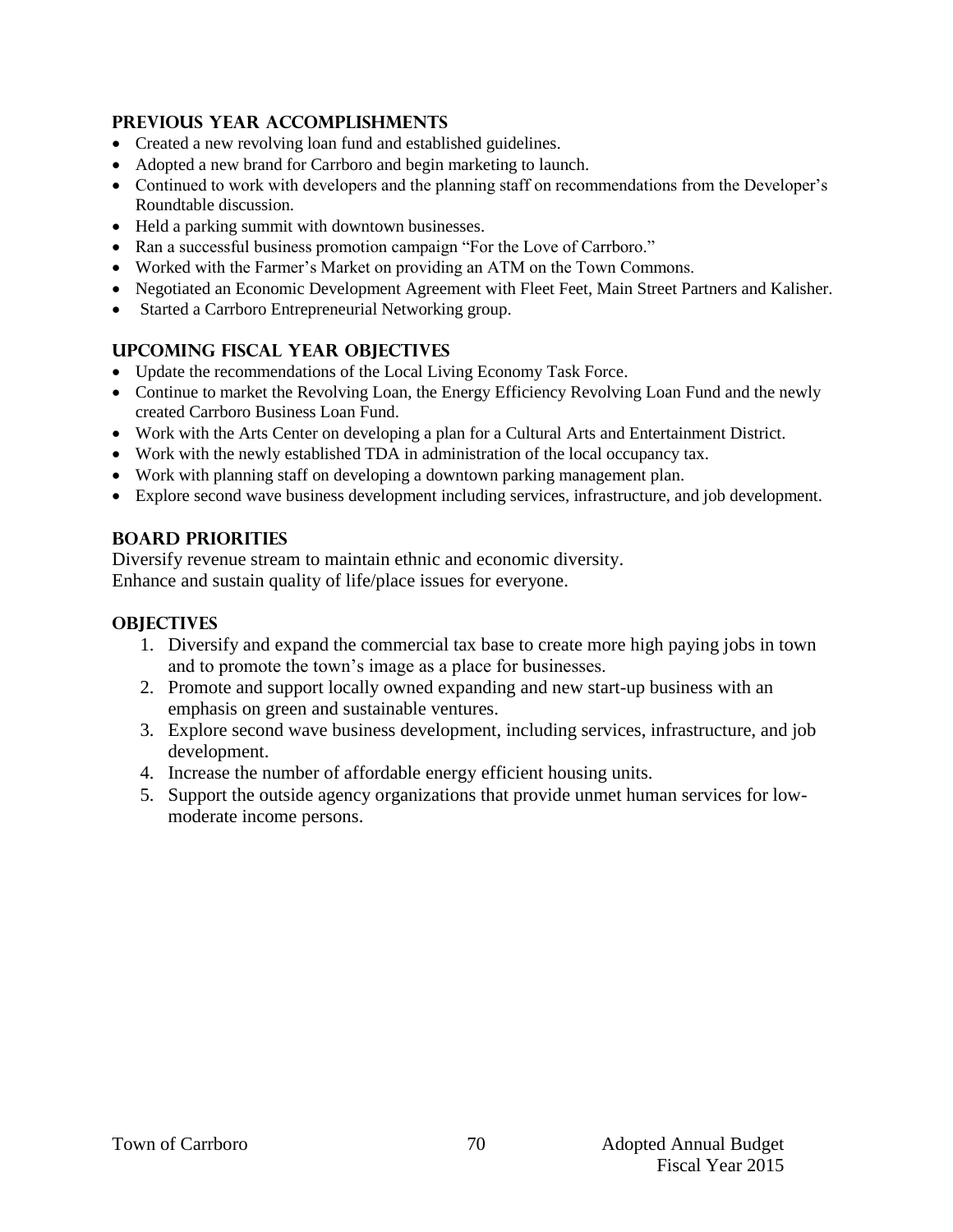#### **PERFORMANCE MEASURES**

|                                                                  | FY2011-             |                            |                               |                               |
|------------------------------------------------------------------|---------------------|----------------------------|-------------------------------|-------------------------------|
|                                                                  | 12<br><b>ACTUAL</b> | FY2012-13<br><b>ACTUAL</b> | FY2013-14<br><b>ESTIMATED</b> | FY2014-15<br><b>PROJECTED</b> |
| Increase the<br><b>Commercial Space</b><br><b>Square Footage</b> | 1,656,632           | 1,681,632                  | 1,961,786                     | 1,991,786                     |
| <b>Business Privilege</b><br>License Issued                      | 948                 | 1200                       | 1203                          | 1223                          |
| <b>Business</b><br>Contacts/Counseling                           | 6                   | 10                         | 12                            | 15                            |
| Annual Savings on the<br><b>EERLF</b>                            | \$440               | \$4,324                    | 19,332                        | \$25,000                      |
| <b>Funds Allocated to</b><br>Non-Profits                         | \$145,883           | \$153,177                  | \$175,000                     | \$175,000                     |
| Number of Non-Profits<br>Applying                                | 48                  | 45                         | 48                            | 52                            |
| Number of Affordable<br><b>Housing Units</b><br>Approved         | 0                   | 20                         | 19                            | 50                            |
| Number of Affordable<br><b>Housing Units Built</b>               | 3                   | 8                          | 8                             | 9                             |

# **Budget summary**

| 2012-13       | 2013-14        | 2014-15        |               |
|---------------|----------------|----------------|---------------|
| <b>ACTUAL</b> | <b>ADOPTED</b> | <b>ADOPTED</b> | <b>CHANGE</b> |
|               | <b>BUDGET</b>  | <b>BUDGET</b>  |               |

#### **SUMMARY**

| <b>SUMMARY</b>        |                          |         |         |        |
|-----------------------|--------------------------|---------|---------|--------|
|                       |                          |         |         |        |
| <b>PERSONNEL</b>      | 118,993                  | 118,141 | 120,748 | 2%     |
| <b>OPERATIONS</b>     | 32,150                   | 141,793 | 93,850  | $-34%$ |
| <b>CAPITAL OUTLAY</b> | $\overline{\phantom{0}}$ |         |         | 0%     |
|                       |                          |         |         |        |
| <b>TOTAL</b>          | 151,143                  | 259,934 | 214,598 | $-17%$ |

## **Changes in budget from prior year adopted budget**

The change in the Economic and Community Development Operations budget is the inclusion of the Entrepreneurial Program and the reduction of advertising and 300 E. Main parking lot which will be expensed through the Carrboro Tourism and Development budget.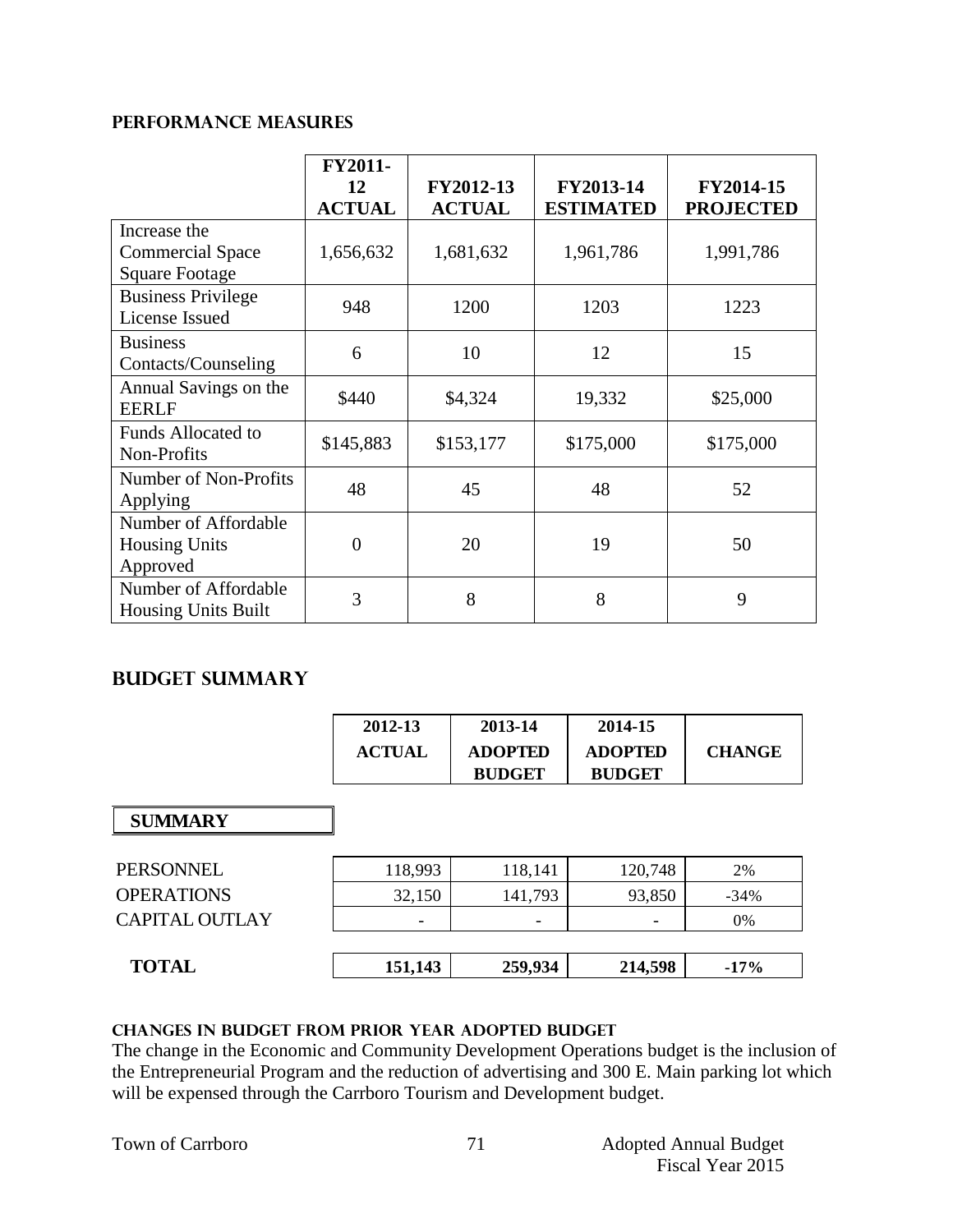# **TOWN CLERK**



#### **PURPOSE**

Prepares Board of Aldermen meeting agendas and minutes and make them available to citizens and town staff; maintain official town documents; prepare and make available updates to the Town Code and provide support for the Mayor and Board of Aldermen.

#### **Goals**

- Serve the Board and the public by facilitating the production of meeting agendas and minutes in a clear, timely fashion.
- Provide complete, accurate, and error free minutes to the Board of Aldermen so they can be approved without amendments.
- Maintain and organize official town documents, including the Town Code and all Town Contracts, for the use of the Board, staff, and the public.
- Provide multiple public access points for all minutes and agendas.
- Increase the use of available technology in storage and retreiveal of all town documents.

## **Services provided & activities**

- Prepares minutes and agendas of Board of Aldermen meetings and makes these documents available electronically through the Town's website and stores the documents permanently.
- Posts video and audio of all Board of Aldermen meetings to the website.
- Maintains updated Town Code and posts on the town website.
- Maintains an accurate record of all ordinances approved by the Board of Aldermen.
- Prepares and distributes the monthly Calendar of Meetings.
- Prepares the Calendar of Agenda Items for review by the Town Manager.
- Maintains a roster of advisory boards and commissions and facilitates the application and appointment process.
- Plans the annual advisory board recognition dinner.
- Researches town records upon request.
- Indexes and stores all Town Contracts and/or agreements.

## **Previous year accomplishments**

• Scanned 15 years of Board of Aldermen's meeting minutes and made them available on the Town's website.

|  |  | <b>Town of Carrboro</b> |
|--|--|-------------------------|
|--|--|-------------------------|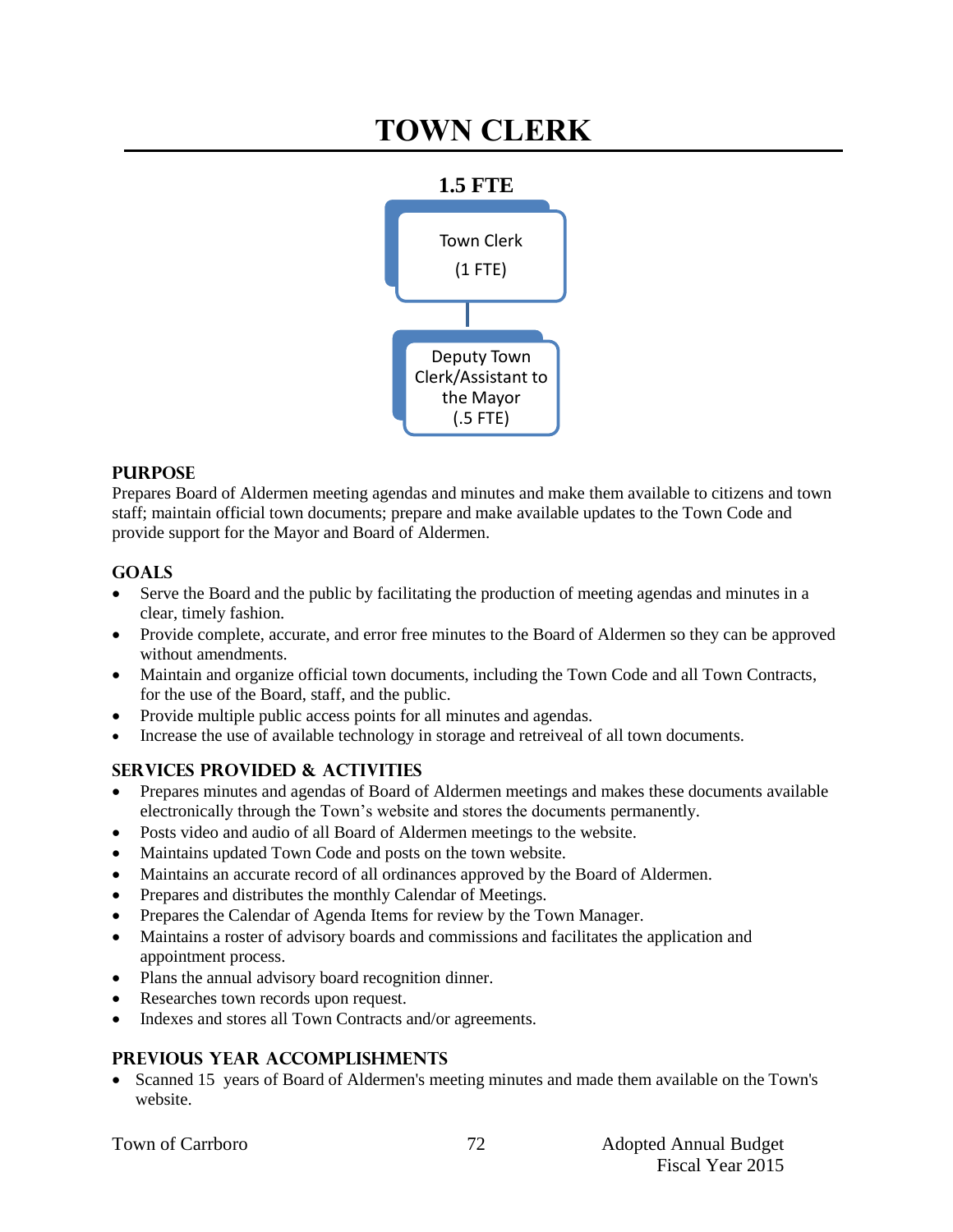- Posted 100% of the updates to the Town Code on the Town's website within one week of adoption.
- Attended 42 Board of Aldermen meetings.
- Prepared agendas and minutes for 42 Board of Aldermen meetings.

#### **Upcoming Fiscal year objectives**

- To increase the number of electronically indexed contracts.
- To continue scanning back-up files for pre-1994 Board of Aldermen's meetings and make them searchable on the town's website.
- To increase the number of scanned contracts from 25% to 50%.
- To continue using Granicus agenda, meeting, and minute management software.

#### **BOARD PRIORITIES**

Enhance and sustain quality of life/place issues for everyone.

#### **OBJECTIVES**

- 1. Index and store all Town contracts and/or agreements.
- 2. Prepare minutes and make available on the website.
- 3. Increase the number of scanned contracts.
- 4. Increase the number of electronically indexed contracts.
- 5. Implement Granicus agenda, meeting, and minute management software.

#### **PERFORMANCE MEASURES**

|                                                                    | FY2011-12<br><b>ACTUAL</b> | FY2012-13<br><b>ACTUAL</b> | FY2013-14<br><b>ESTIMATED</b> | FY2014-15<br><b>PROJECTED</b> |
|--------------------------------------------------------------------|----------------------------|----------------------------|-------------------------------|-------------------------------|
| # of Town Contracts on<br>file with the Town Clerk                 | 1,730                      | 1,800                      | 1,870                         | 1,925                         |
| # of Board of Aldermen<br>Minutes Prepared by<br><b>Town Clerk</b> | 35                         | 30                         | 35                            | 35                            |
| # Employee Hours Spent<br>Electronically Indexing<br>Contracts     | 120                        | 120                        | 120                           | 120                           |
| # of Town Contracts<br><b>Electronically Indexed</b>               | 1,750                      | 1,770                      | 1,800                         | 1,870                         |
| <b>Employee Hours Per Set</b><br>of Aldermen Minutes<br>Prepared   | 2.5                        | 2.5                        | 2.5                           | 2.0                           |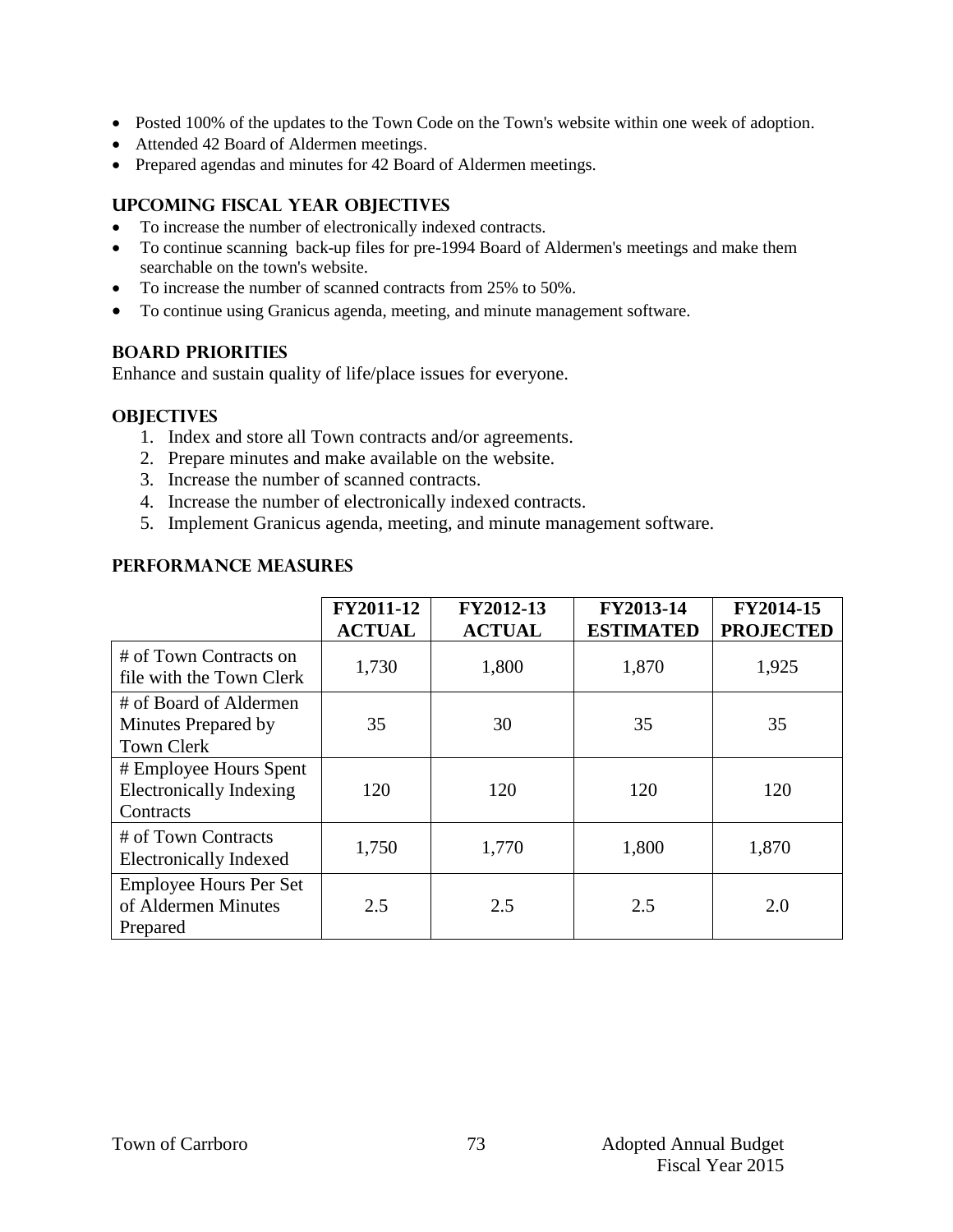# **Budget summary TOWN CLERK - DEPARTMENTAL TOTAL**

|                       | 2012-13<br><b>ACTUAL</b> | 2013-14<br><b>ADOPTED</b><br><b>BUDGET</b> | 2014-15<br><b>ADOPTED</b><br><b>BUDGET</b> | <b>CHANGE</b> |
|-----------------------|--------------------------|--------------------------------------------|--------------------------------------------|---------------|
| <b>SUMMARY</b>        |                          |                                            |                                            |               |
| PERSONNEL             | 74,273                   | 104,121                                    | 106,353                                    | 2%            |
| <b>OPERATIONS</b>     | 10,634                   | 20,400                                     | 20,400                                     | 0%            |
| <b>CAPITAL OUTLAY</b> | $\qquad \qquad$          | $\overline{\phantom{0}}$                   |                                            | 0%            |
| <b>TOTAL</b>          | 84,906                   | 124,521                                    | 126,753                                    | 2%            |

**Changes in budget from prior year adopted budget**

No significant changes are proposed for the Town Clerk's budget.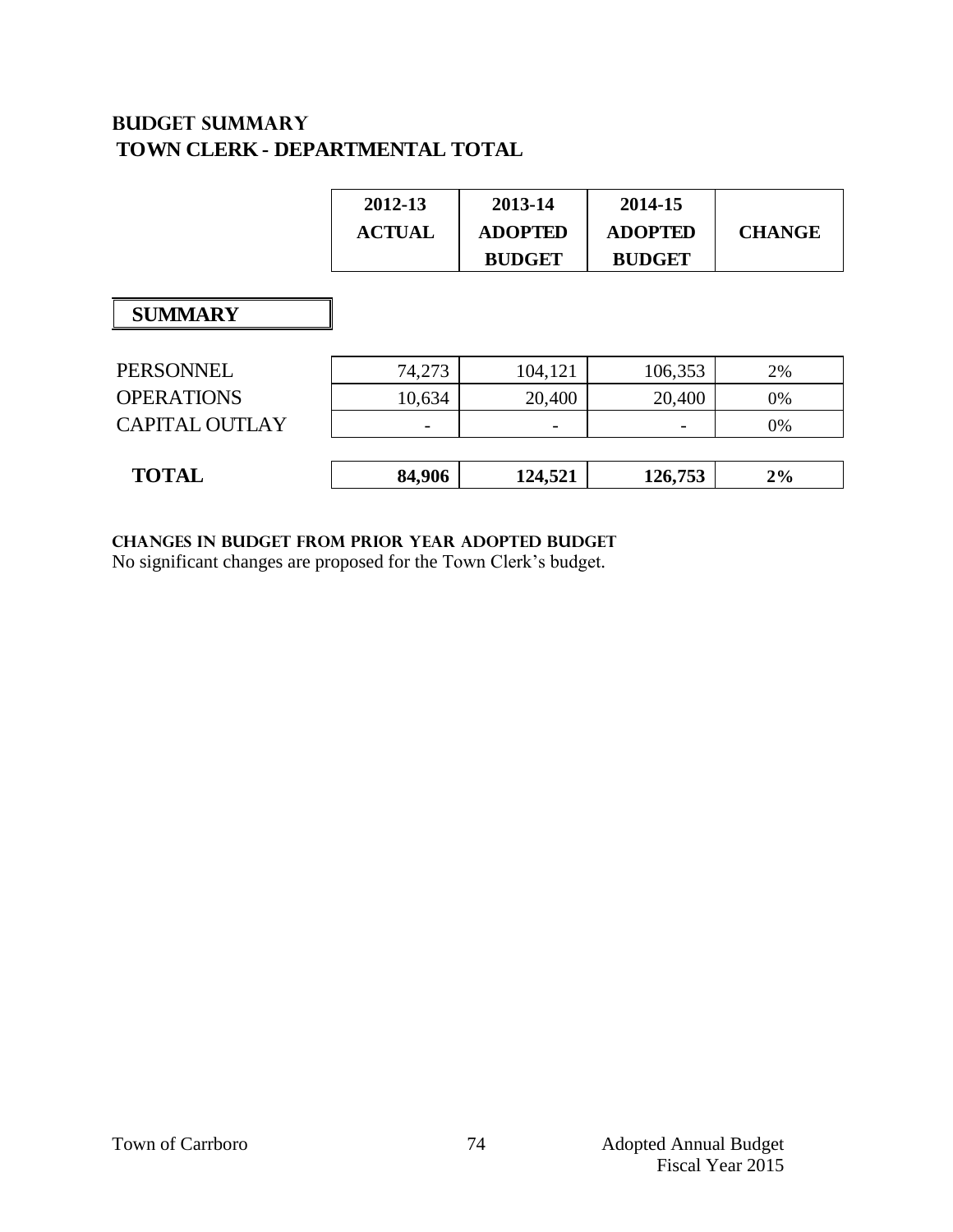# **FINANCE**



#### **PURPOSE**

To provide financial management support for the delivery of town-wide services through the administration of financial, budget, payroll, accounts payables, billing and collections, and project development through best business practices.

#### **SERVICES PROVIDED & ACTIVITIES**

- Coordinate the annual independent audit and CAFR.
- Coordinate development of operating and capital budgets.
- Provide financial reporting as required by state and federal law.
- Process payroll and accounts payables.
- Perform billing and collections for privilege license applications; dumpster billing; and other various Town delivered services.
- Manage cash and investments to ensure sufficient cash is available to pay current obligations and that idle cash is invested in accordance with state law.
- Issues purchase orders for goods and services, solicits bids, and manages procurement card program.
- Manage risk and insurance program, including claims management, general liability, police, and public officials, and auto/property liability.

#### **GOALS**

- To strengthen financial accountability throughout the organization.
- To process and record all transactions accurately and timely.
- To make financial information available to decision makers on a regular and timely basis.
- To evaluate and implement strategies to utilize technology for increased operating efficiency, effectiveness, and cost savings.

## **PREVIOUS YEAR ACCOMPLISHMENTS**

- Completed successful audit for year ending June 30, 2013 with no audit findings.
- Upgrade MUNIS financial accounting system from version 8.3 to 10.3
- Revised procurement card policy and procedure
- Implemented Town hotel and motel occupancy tax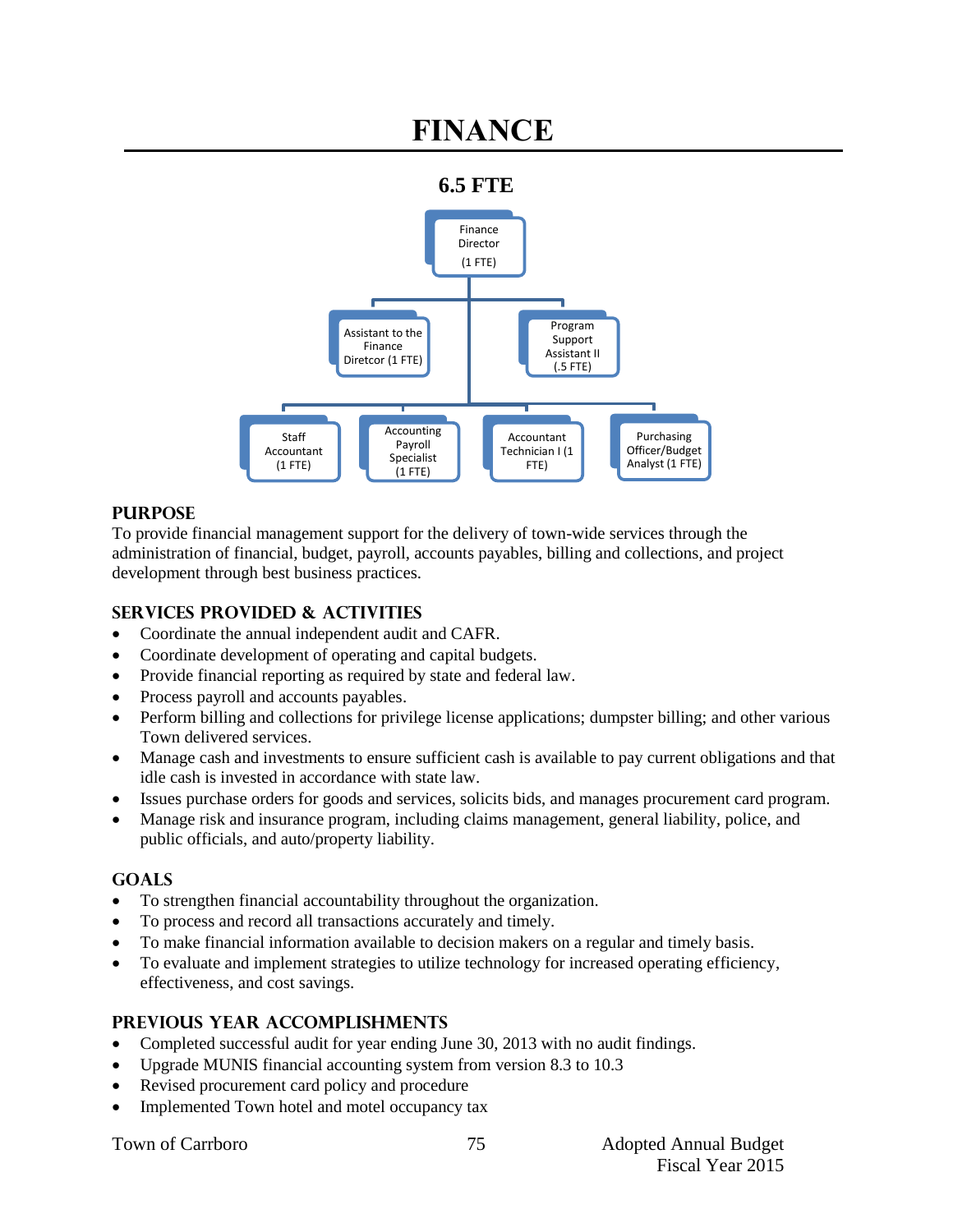- Received Distinguished Budget Presentation Award from the Government Finance Officers Association.
- Received Certificate of Achievement for Excellence in Financial Reporting from the Government Finance Officers Association.
- Coordinated successful public auction for the sale of surplus property.

# **UPCOMING FISCAL YEAR ACTIVITIES**

- Increase knowledge and awareness among departments on the use of MUNIS financial system.
- Implement on-line processing of accounts payables
- Identify and develop on-line time and attendance system for payroll processing
- Secure favorable financing for vehicles and equipment replacement.
- Continue to identify strategies for streamlining administrative processes.
- Review and update policies and procedures.
- Coordinate annual audit and file all required financial reports with state and/or federal agencies.
- Continue to review opportunities for local purchasing.

# **BOARD PRIORITIES**

Management Services supports all departments in their effort to meet board priorities  $\&$ objectives.

## **OBJECTIVES**

- 1. Process and record all transactions accurately and in a timely manner.
- 2. Coordinate development of operating and capital budgets.
- 3. Coordinate annual independent audit and CAFR.

# **PERFORMANCE MEASURES**

|                                                                                                          | FY2011-12<br><b>ACTUAL</b> | FY2012-13<br><b>ACTUAL</b> | FY2013-14<br><b>ESTIMATED</b> | FY2014-15<br><b>PROJECTED</b> |
|----------------------------------------------------------------------------------------------------------|----------------------------|----------------------------|-------------------------------|-------------------------------|
| Process Payroll for Town<br><b>Employees According to</b><br>Schedule                                    | 26                         | 26                         | 26                            | 26                            |
| Number of Invoices<br>Processed                                                                          | 4,992                      | 5,277                      | 5,283                         | 5,283                         |
| Number of Purchase<br>Orders Issued                                                                      | 370                        | 389                        | 400                           | 400                           |
| <b>Close Each Accounting</b><br>Period According to<br>Schedule                                          | 12                         | 12                         | 12                            | 12                            |
| Develop an Annual Budget<br>that Qualifies for GFOA<br>Distinguished Budget<br><b>Presentation Award</b> |                            |                            |                               |                               |
| Issue a CAFR that<br>Qualifies for the GFOA<br>Certificate of Achievement                                | 1                          |                            |                               |                               |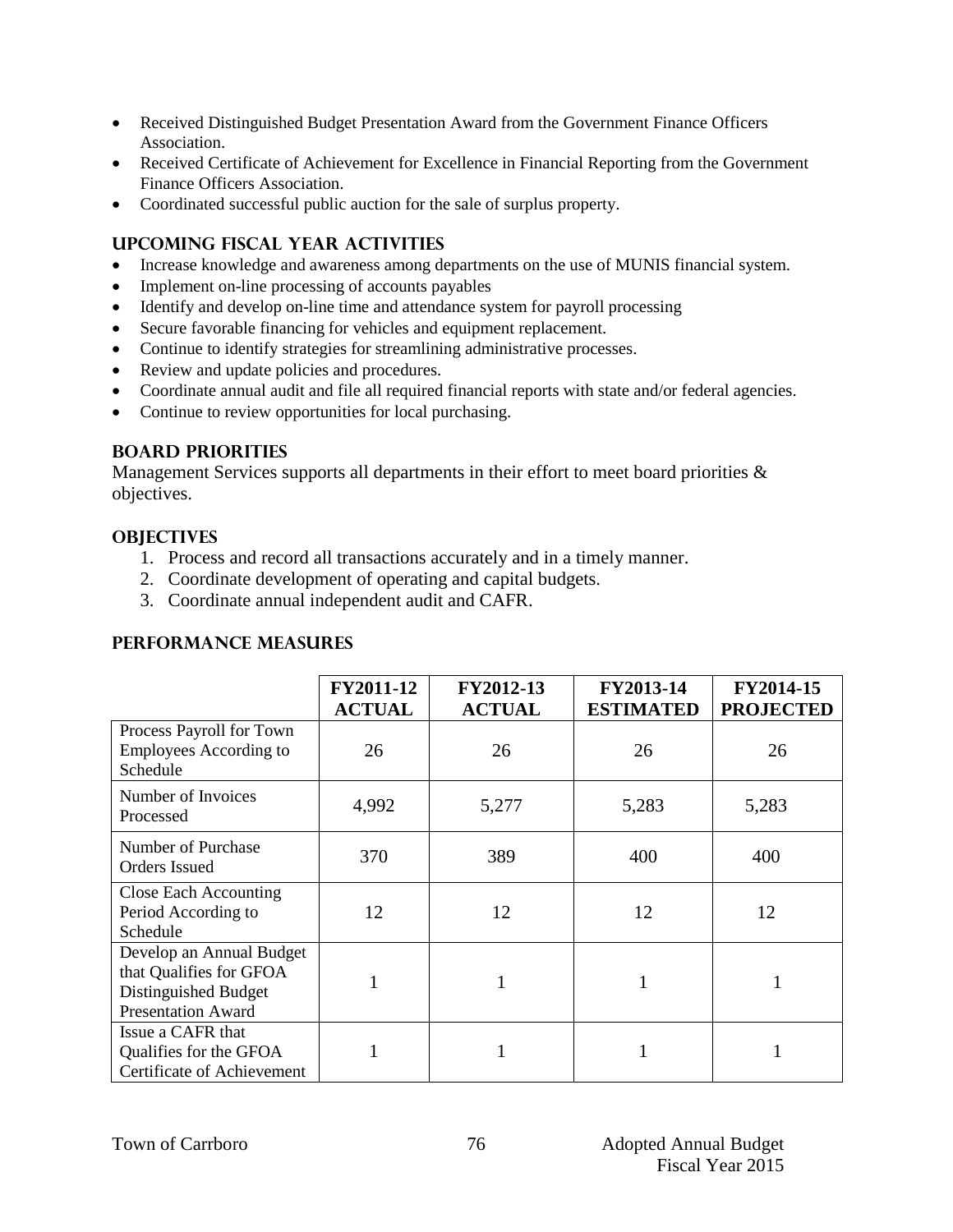# **Budget summary FINANCE - DEPARTMENTAL TOTAL**

| 2012-13       | 2013-14        | 2014-15        |               |
|---------------|----------------|----------------|---------------|
| <b>ACTUAL</b> | <b>ADOPTED</b> | <b>ADOPTED</b> | <b>CHANGE</b> |
|               | <b>BUDGET</b>  | <b>BUDGET</b>  |               |

# **SUMMARY**

| 360,305                  | 501,406                  | 539,651         | 8%     |
|--------------------------|--------------------------|-----------------|--------|
| 566,280                  | 561,029                  | 557,809         | $-1\%$ |
| $\overline{\phantom{0}}$ | $\overline{\phantom{0}}$ | $\qquad \qquad$ | 0%     |
|                          |                          |                 |        |
| 926,585                  | 1,062,435                | 1,097,460       | 3%     |
|                          |                          |                 |        |

## **changes in budget from prior year adopted budgeT**

The change in personnel is due to full staffing of the department and inclusion of overtime pay. The decrease in Operations is in insurance costs.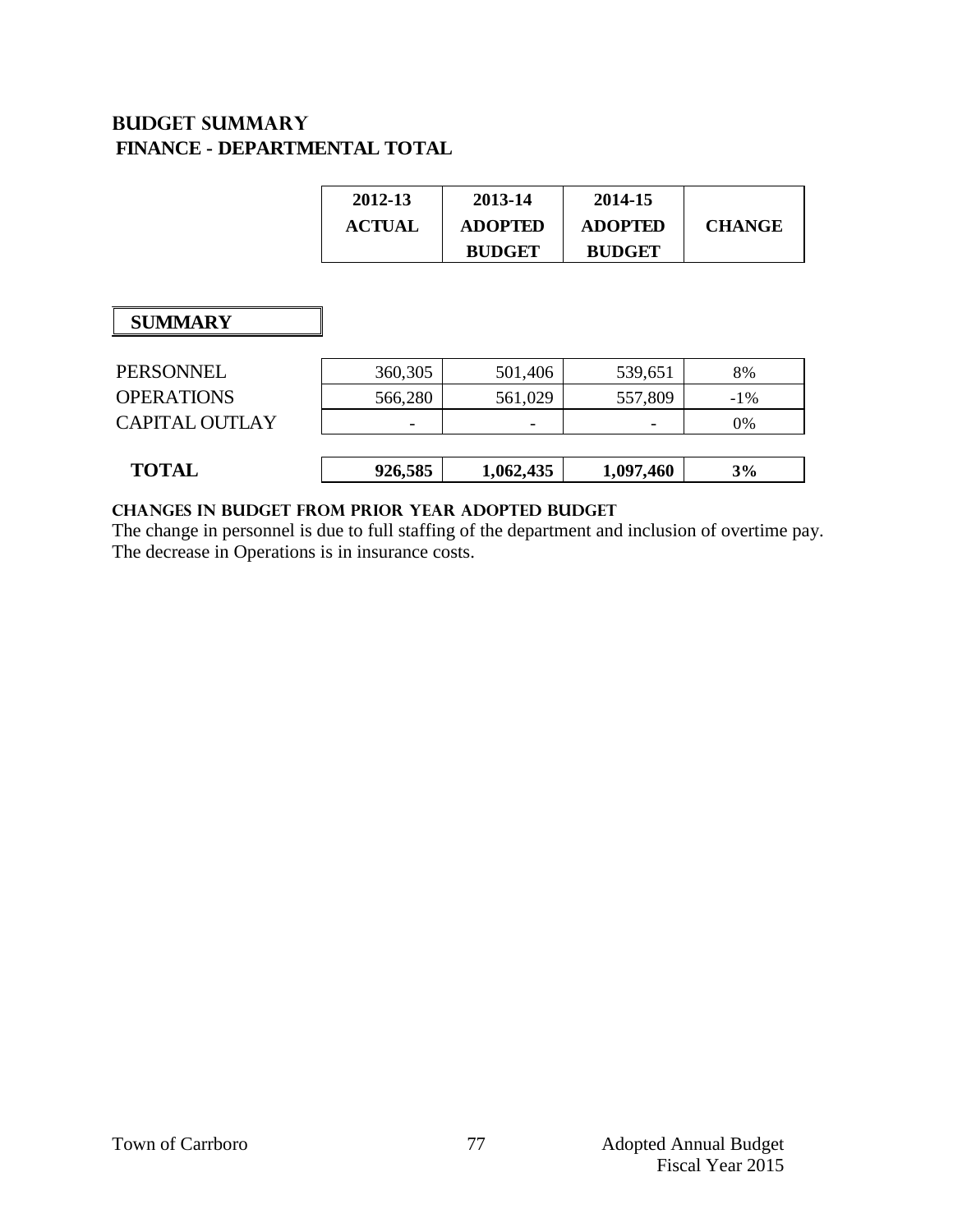# **HUMAN RESOURCES**



## **PURPOSE**

Partner with the management team to recruit, hire, develop, and retain a highly qualified diverse staff dedicated to delivering exemplary customer service and to creating an atmosphere of positive employee relations that focuses on the health and well-being of all employees.

# **GOALS**

- Provide rewarding equal employment opportunities conducive to attracting applicants and retaining employees who have the education and experience commensurate with the position requirements.
- Focus on efforts to maintain positive employee relations through training, communication, and effective leadership.
- Research, review, and recommend competitive and affordable fringe benefits through careful, continuing assessment of all costs, services, and commissions.
- Research and review pay and position classification policies and programs that support the Board's goals for competitive, living wages that also provide employees with an affordable housing wage.
- Begin a 5-Year Wellness Education program.

# **SERVICES PROVIDED & ACTIVITIES**

- Advertises vacant positions, receives and screens employment applications, assists departments with interview process, background checks, and verifies employment eligibility (E-Verify)
- Conducts new employee orientations, including benefits enrollment sessions and surveys
- Administers town provided and voluntary benefits, including counseling all employees on benefits plan(s) and options
- Coordinates Healthy Outcomes wellness activities
- Coordinates administration of DOT substance abuse testing
- Coordinates administration of workers compensation benefits
- Coordinates administration of family medical leave (FMLA) benefits
- Coordinates employee assistance program (EAP) services
- Coordinates COBRA administration services
- Counsels supervisors and employees on performance issues
- Conducts and responds to salary surveys
- Provides staff development training to employees
- Assists departments with personnel and employee relations issues
- Administers and monitors the performance evaluation process
- Monitors third party vendor/consultant services to insure compliance with contractual performance standards, terms and conditions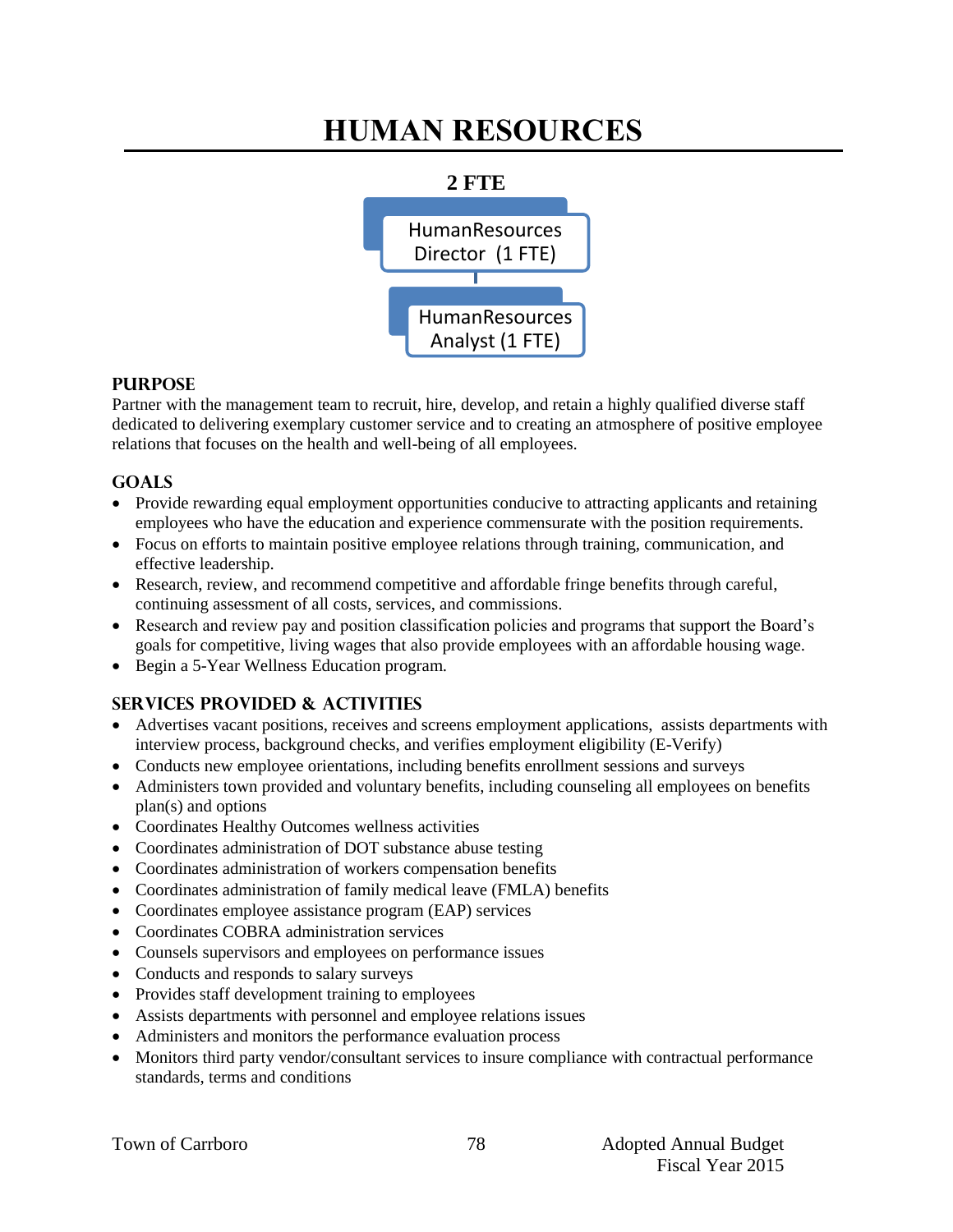- Keeps supervisors and department heads abreast of legislative changes and guidelines that affect personnel administration
- Maintains confidential personnel files in accordance with the General Statutes and completes reports according to state and federal regulations

## **PREVIOUS YEAR ACCOMPLISHMENTS**

- Coordinated the BCBS Healthy Outcomes wellness program
- Sponsored 2013 flu shot clinic
- Coordinated the 2013 Town of Carrboro Combined Giving Campaign
- Sponsored employee retirement recognition and appreciation activities
- Conducted new employee orientation sessions and benefits enrollment seminars
- Assisted in the resolution of employee relations matters
- Filed 2013 EEO-4 report
- Provided Town Manager a vehicle, worker's compensation and other lines of insured coverage loss analysis for the fiscal year July 1,2008 through June 30, 2013 time period
- Used \$60,368 of Early Retirement Reinsurance Program (ERRP) funds
- Assisted with nationwide search for Human Resources Director, Carol Dorsey was selected and reported to work on February 24, 2014

#### **UPCOMING FISCAL YEAR OBJECTIVES**

- Conduct review of Personnel Ordinance and recommend policy changes
- Develop Career Advancement Program proposal for appropriate position classifications
- Partner with the Town's benefits broker and insurance providers to seek ways to reduce townprovided and voluntary benefits costs while maintaining a comprehensive and competitive benefits package.
- Collaborate with Management Services to enhance human resources and payroll operations and procedures using the MUNIS Financial System
- Change Flexible Spending Account plan to the new IRS carry-over rule effective July 1, 2014
- Provide wellness education opportunities to staff and explore the use of incentives to boost participation in wellness events
- Continue compliance with current and future Affordable Care Act regulations

## **BOARD PRIORITIES**

Enhance quality of life/place issues for everyone.

#### **OBJECTIVES**

1. Provide wellness education opportunities.